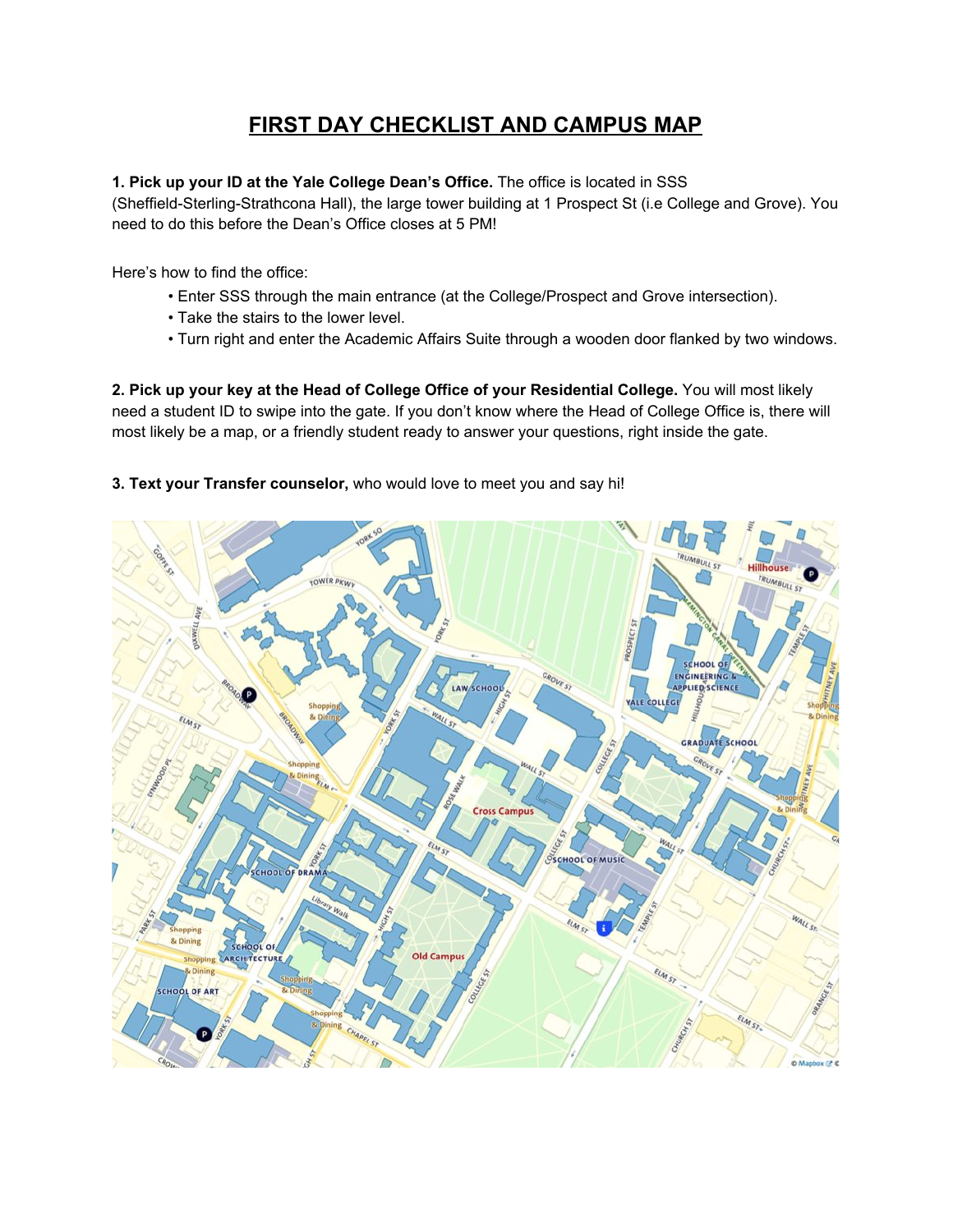## **SCHEDULE OF TRANSFER EVENTS**

#### **Mandatory: Go.**

#### **Recommended: Go if you can.**

**Optional: Go if you want.**

**Note: You can find the full schedule for freshman orientation--including religious services, special services and club interest meetings at https://orgsync.com/154223/events?view=upcoming.**

### **Wednesday August 23rd**

**● All Day | Upperclassmen Move-In Day** You can move in anytime between today and Friday morning.

## **Friday August 25th**

- **● 1pm-2pm | Financial Aid And Student Employment Meeting for Students and Parents | SSS 114 - 1 Prospect St.** Representatives from Financial Aid and Student Employment will present information about financial aid opportunities for students. Students and families are encouraged to attend.
- **● 4pm-5:30pm | Residential College Open House** Stop by your Head of College's house anytime in this window for a new students' reception.
- **● 6pm-8pm | Transfer Welcome Dinner | The Graduate Club - 155 Elm Street** Required. Meet all of the transfer students and counselors at a sit-down dinner! Food will be provided by the Graduate Club. Please wear business casual attire.
- **● 8pm-TBD | Transfer Welcome Activities | Cross Campus** Required. Get to know this year's transfer students and be welcomed into the larger transfer community with a few activities. This will immediately follow dinner and the group can walk together to Cross Campus.

### **Saturday August 26th**

**● 7:30am - 10:00am | Brunch | Branford, Morse, Timothy Dwight, and Saybrook** This is a free meal for new students. The formal meal plan begins on Tuesday. If anyone gives you trouble about eating, let them know you're a transfer student.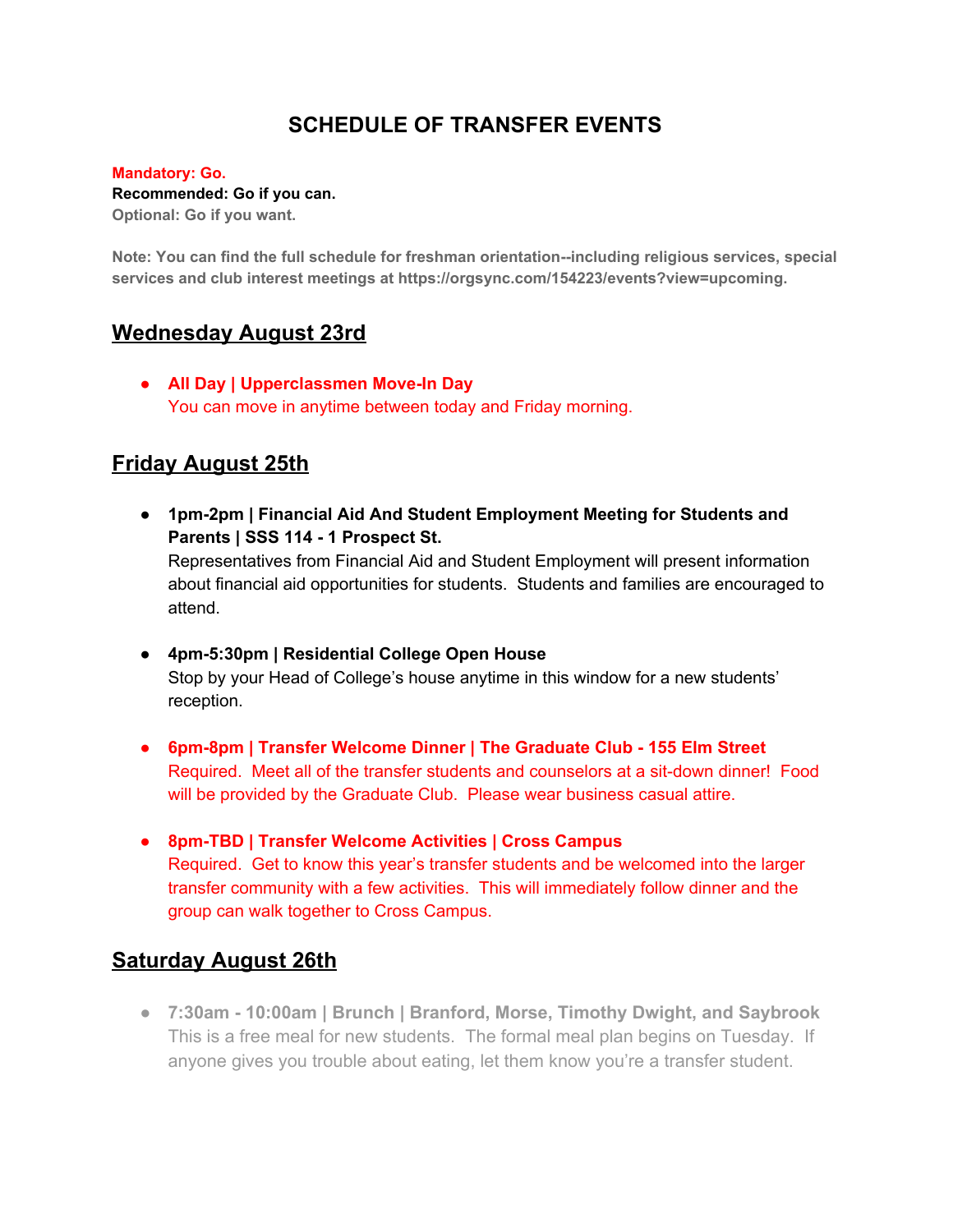- **● 10:30am-11:30am | Yale College Opening Assembly | Woolsey Hall** Listen to an opening address for new students by Peter Salovey. Transfer students will attend as a group rather than with their respective residential colleges. Meet at Cross Campus no later than 10am and be in your seat by 10:15am. Attire is business casual.
- **● 11:30am-1pm | President's Reception (Free Lunch) | Cross Campus** Enjoy refreshments outside immediately following the Assembly.
- **● 12:30pm - 2pm | Student Life Panel | Location TBD** Not actually required, but you should come. Discuss adjusting to student life with a panel of transfer students! Pizza will be provided!!!
- **● 2:30pm-4:30pm (Two Sessions) | Welcome to New Haven | Woolsey** New Haven is an amazing place to live. Students will hear a little of the history of the city and gain a better understanding of what they can expect while living here. You will attend one of two of these sessions based on your residential college:

*2:30pm-3:15pm: Berkeley, Davenport, Timothy Dwight, Benjamin Franklin, Morse, Pauli Murray, Pierson*

*3:45pm - 4:30pm: Branford, Jonathan Edwards, Grace Hopper, Saybrook, Silliman, Ezra Stiles and Trumbull*

**● 5:30pm - 7pm | Residential College Picnics** Grab a meal and meet members of your college, including students, fellows and staff!

## **Sunday August 27th**

- **● 11:30am - 1:30pm | Brunch | Branford, Morse, Timothy Dwight, and Saybrook Colleges for all first-year students.**
- **● 1:30pm - 2:30pm | Academic Panel | Location TBD** Required. Learn about the academic requirements as they relate to transfer students and plan for your semester. Bringing a laptop is highly encouraged.
- **● 2:30pm - 4pm | Bluebooking Party | Same as above**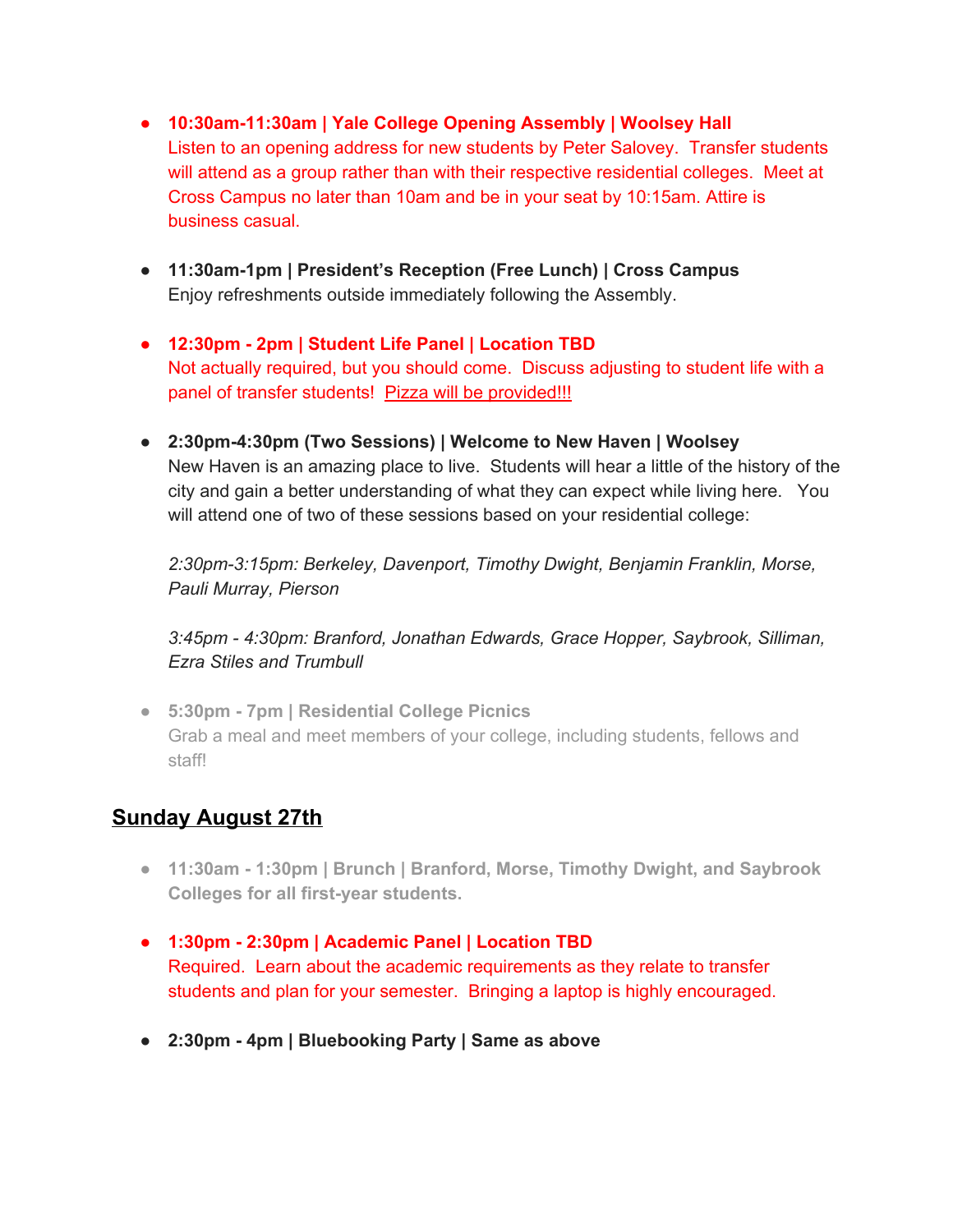Join the Yale tradition of bluebooking for shopping period with your friends and bluebook with the transfers immediately following the panel.

- **● 5pm - 7pm | Dinner | Branford, Morse, Timothy Dwight, and Saybrook Colleges** This is a free meal for new students. The formal meal plan begins on Tuesday. If anyone gives you trouble about eating, let them know you're a transfer student.
- **● 10:30am - 11:30am | Campus Tours | Meet at Sterling Library (Cross Campus)**

## **Monday August 28th**

- **● TBD | Campus Tours | Meet at Sterling Library (Cross Campus)**
- **● 8am - 10am | Breakfast in Commons** This is a free meal for new students. The formal meal plan begins on Tuesday. If anyone gives you trouble about eating, let them know you're a transfer student.
- **● 11am - 2:30pm | Lunch in Commons** This is a free meal for new students. The formal meal plan begins on Tuesday. If anyone gives you trouble about eating, let them know you're a transfer student.
- **● 5pm-7pm | Dinner | Branford, Morse, Timothy Dwight, and Saybrook Colleges** This is a free meal for new students. The formal meal plan begins on Tuesday. If anyone gives you trouble about eating, let them know you're a transfer student.

# **Tuesday August 29th**

- **● 7:30am - 10am | Breakfast in Commons** This is a free meal for new students. The formal meal plan begins today with lunch. If anyone gives you trouble about eating, let them know you're a transfer student.
- **● 2pm-3:30pm | Academic Fair | WLH Hall - 100 Wall St. and LC Hall - Old Campus**

Representatives from academic departments and programs in Yale College will hold information sessions, orientation meetings, and consultations with freshmen. A complete list of participating departments and meeting locations will be available at the main entrances of the buildings, or you can read the directory here:

https://s3.amazonaws.com/os-content-uploads/906ca291-b1b5-4389-a5c2-aea67d929e73.pdf